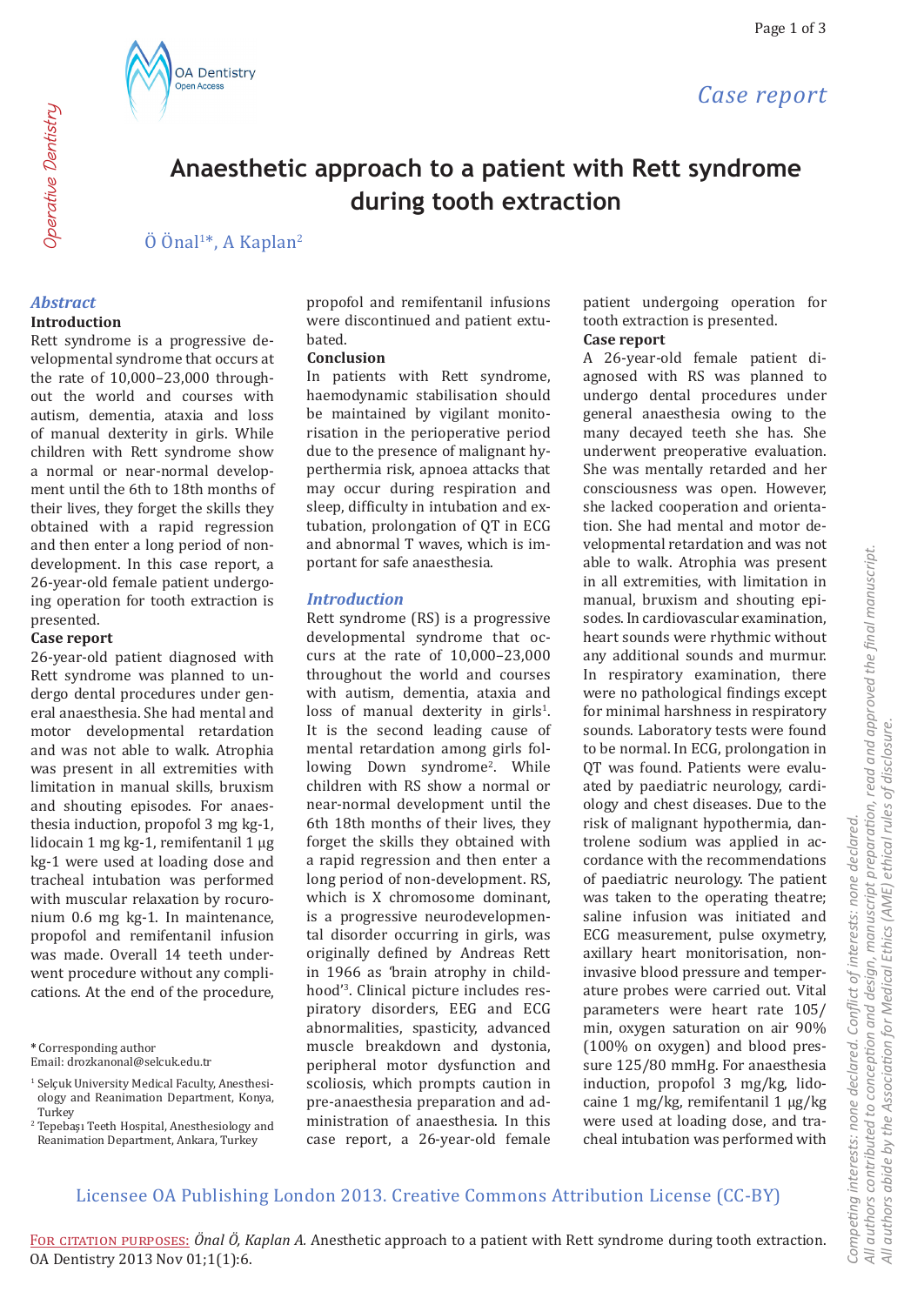

muscular relaxation by rocuronium 0.6 mg/kg. In maintenance, propofol and remifentanil infusion was made. Vital findings of the patient were stable during operation. Rectal temperature reached a maximum of 37.6°C during operation. Overall, 14 teeth underwent procedure without any complications. At the end of the procedure, propofol and remifentanil infusions were discontinued, and the patient was extubated. For postoperative analgesia, the patient was administered 100 mg tramadol and 20 mg tenoxikam.

#### *Discussion*

RS is a neurological condition originally described by Andreas Rett in 1966 which occurs mostly in girls<sup>4</sup>. It is characterised clinically by autistic behaviour, mental retardation, respiratory problems, loss of speech and manual skills, not being able to use hands purposively, holding breath, oral-motor dysfunctions, gastrointestinal motility disorders, scoliosis, autonomous dysfunction and somatic developmental impairment<sup>s</sup>. Acquired elements of language disappeared and purposeful movement of the hands was lost, while stereotypic hand washing movements are shown<sup>6</sup>. Various movement disorders were exhibited, including dystonia, choreoathetosis, myoclonic jerk and stereotypic automatism<sup>6,7</sup>. Axial hypotonia and limb spasticity frequently develop. Cardiovascular, respiratory, neurological and metabolic features of this disorder have the potential of anaesthetic problems. Considerations resulting from neuromuscular involvement include lack of cooperation, control of seizures and limb movements, positioning and selection of muscle relaxants. Behavioural problems that can be associated with respiratory irregularities may be accelerated by medical manipulations or introduction to the operating room8 . Deep preoperative sedation may prevent such a response but could have undesired side effects. Music is reported to have a soothing

effect in patients with RS and provide a temporary cessation of stereotypic movements<sup>9</sup>. The altered muscle tone demand and muscle wasting close attention to proper positioning. These children may be at risk of recurrent aspiration and impaired respiratory function due to muscle weakness and thoracic deformity. In addition, abnormal patterns of respiration are commonly seen<sup>10</sup>. Cirignotta et al. (8) have suggested that the frequent desaturations may cause permanent hypoxic damage and contribute to the progressive cerebral deterioration. The effect of anaesthetic agents on respiratory patterns during the perioperative period is yet to be known. The potential for aspiration, respiratory muscle weakness and apnoea should be considered in preoperative assessment of respiratory function. The patient presented had minimal respiratory symptoms, no evidence of recurrent aspiration and a normal chest x-ray. The severity of symptoms, nature of surgery and anaesthesia should be considered in the requirement for post-surgical admission to the ICU<sup>9</sup>. Vasomotor disturbances leading to cool limbs with tropic changes are observed in 50% of older affected children. Profuse sweating may also be seen<sup>9</sup>. Aggressive attempts are required in order to control heat loss.

In patients with RS, irregular respiration, tachypnea and apnoea attacks occur only when awake<sup>11</sup>. When it occurs together with rapidly progressive scoliosis, it may lead to severe respiratory failure in the patients. In neuromuscular scoliosis cases secondary to RS, muscular tonus loss occurs. It has been reported that in these patients serum potassium levels increase with the use of depolarising muscle relaxants such as suc $cinilcoline<sup>12</sup>$ . In patients with scoliosis due to muscular dystrophia, susceptibility to malignant hyperthermia, cardiac dysrhythmia and side effects of succinilcholine increase. Hypermetabolic states observed in patients with RS indicate that anaesthesia

## *Case report*

and anaesthetic agents may increase the risk of malignant hyperthermia. Cardiac arrhythmias associated with prolonged QT interval occur frequently in patients with RS. Drugs that can trigger cardiac arrhythmias and QT abnormalities should be avoided. In anaesthesia, the use of thiopental and succinilcholine, prokinetics such as sisaprid, antipsychotic such as tioridazin, tricyclic antidepressants such as imipramine, antiarrhythmics such as kinidin, amiodarone, sotalol as well as erythromycin and ketaconazole should be avoided<sup>13</sup>. As patients with RS are extremely sensitive to sedation drugs, postoperative recovery may be difficult. In addition, in patients with RS, due to the state of metabolic acidosis, the presence of low pain threshold, muscular degradation and the tendency of potassium level to be triggered by anaesthetic agents such as succinilcholine, the presence of abnormal EMG, loss of muscle, abnormal neural transmission and the risk of hyperthermia that can be triggered, prophylactic measures should be taken and operation should be carried out choosing the most suitable anaesthesia method.

### *Conclusion*

In patients with RS, haemodynamic stabilisation should be maintained by vigilant monitorisation in the perioperative period due to the presence of malignant hyperthermia risk, apnoea attacks that may occur during respiration and sleep, difficulty in intubation and extubation, prolongation of QT in ECG and abnormal T waves, which is important for safe anaesthesia.

### *Abbrevations*

RS, Rett syndrome.

### *Consent*

Written informed consent was obtained from the patient for publication of this case report and accompanying images. A copy of the written *All authors abide by the Association for Medical Ethics (AME) ethical rules of disclosure.*